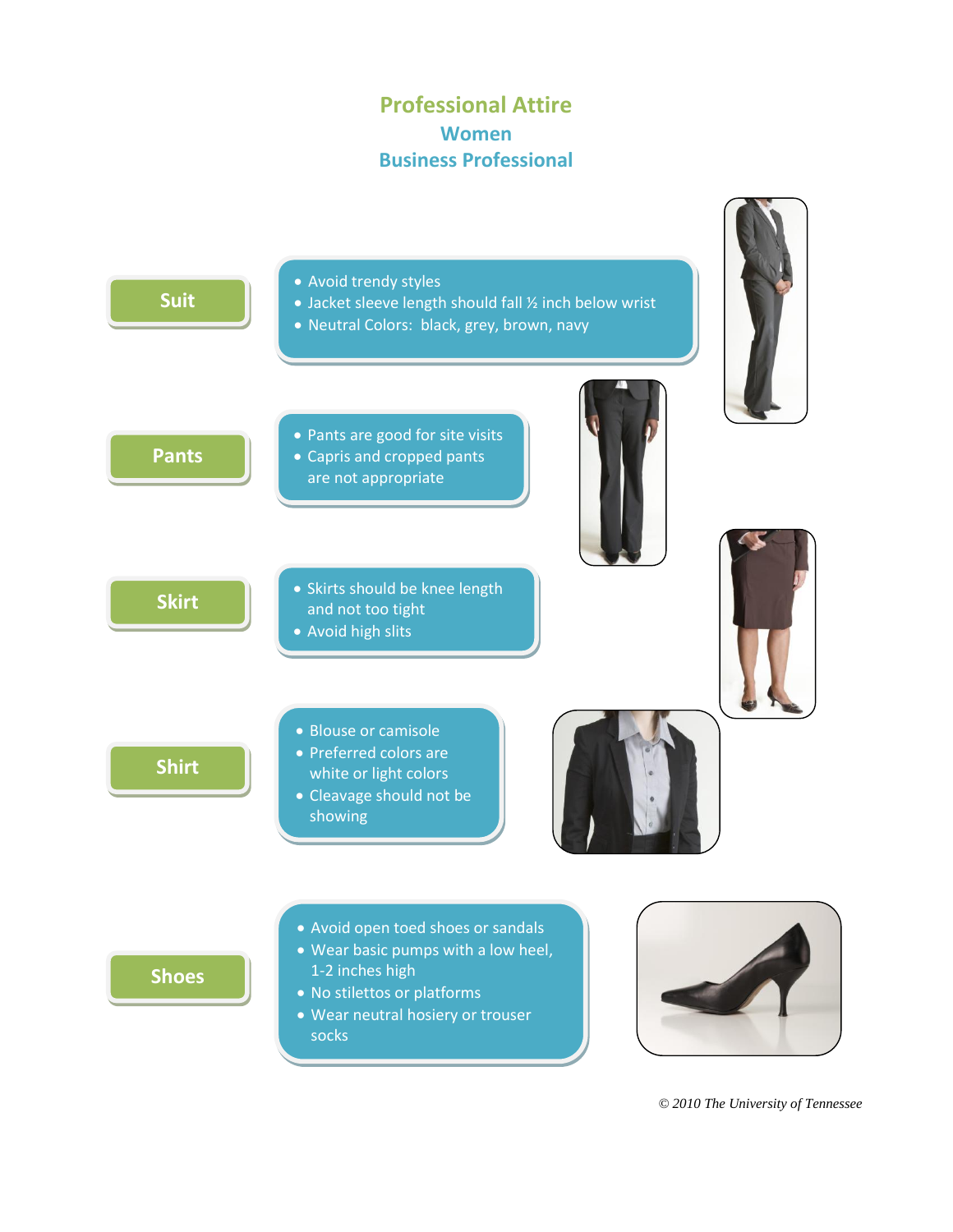## **Women Business Casual**



*© 2010 The University of Tennessee*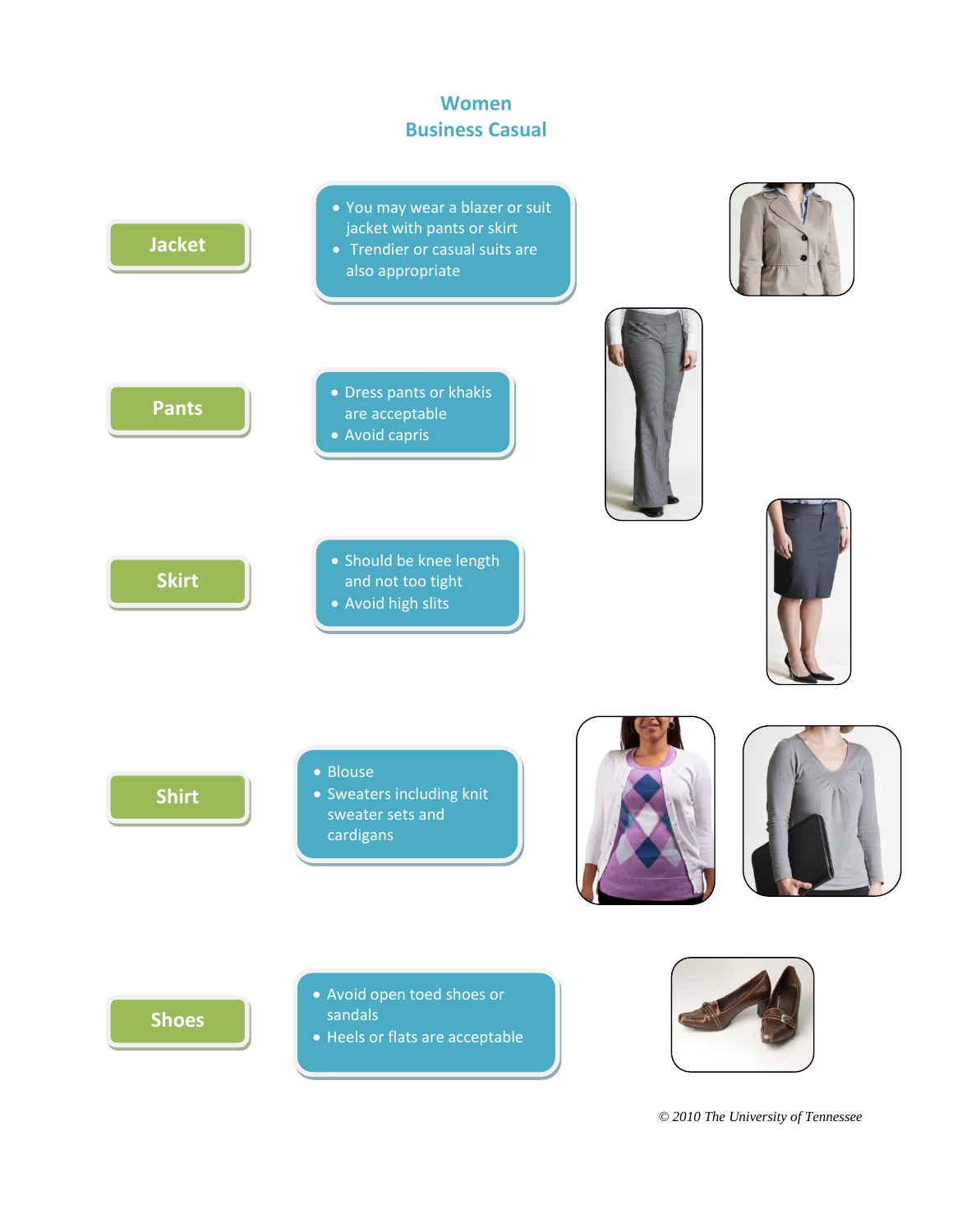## **Men Business Professional**



**Shoes**

- Polished, leather shoes
- Wear dark socks that match shoes and are calf length



*© 2010 The University of Tennessee*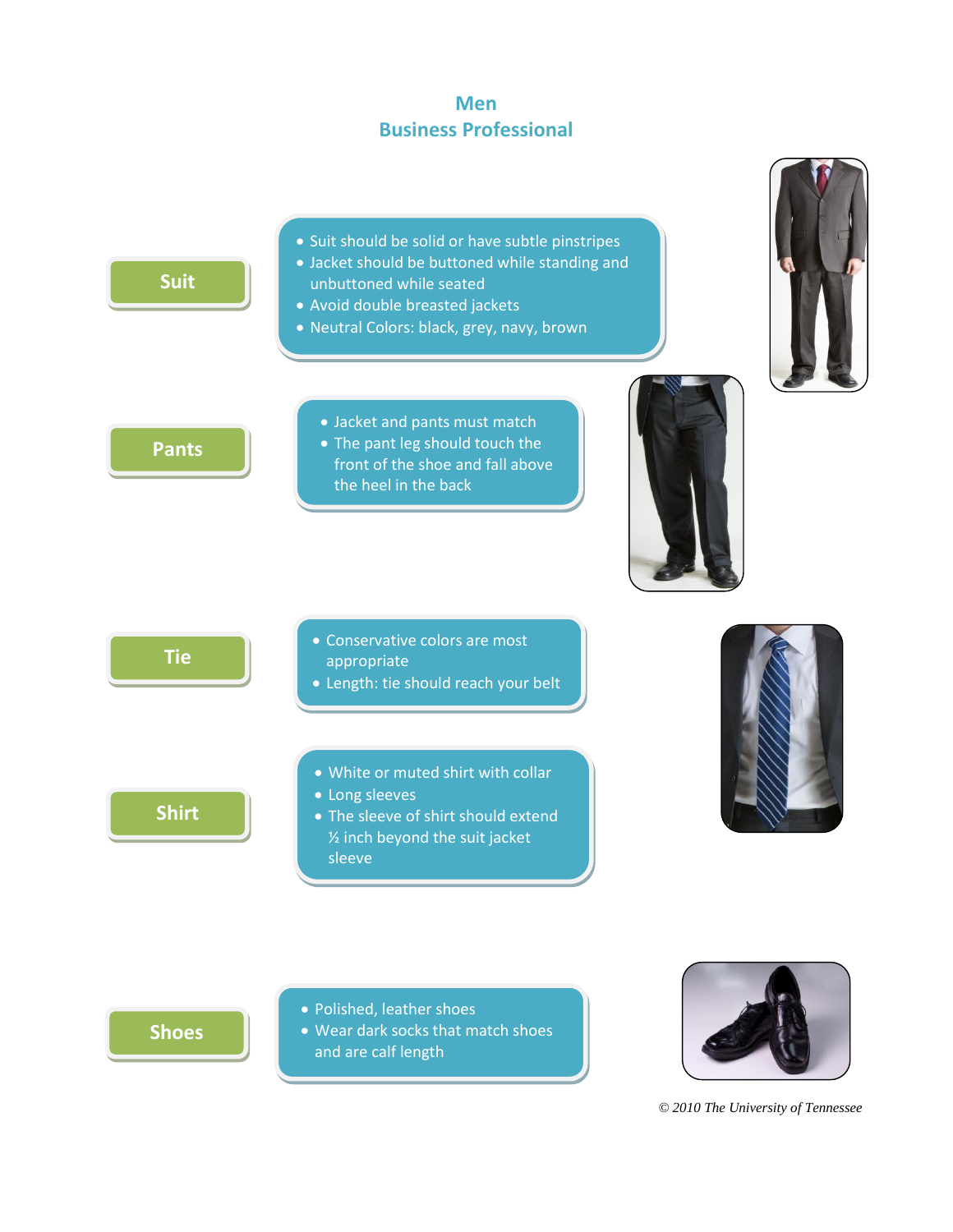## **Men Business Casual**



*© 2010 The University of Tennessee*